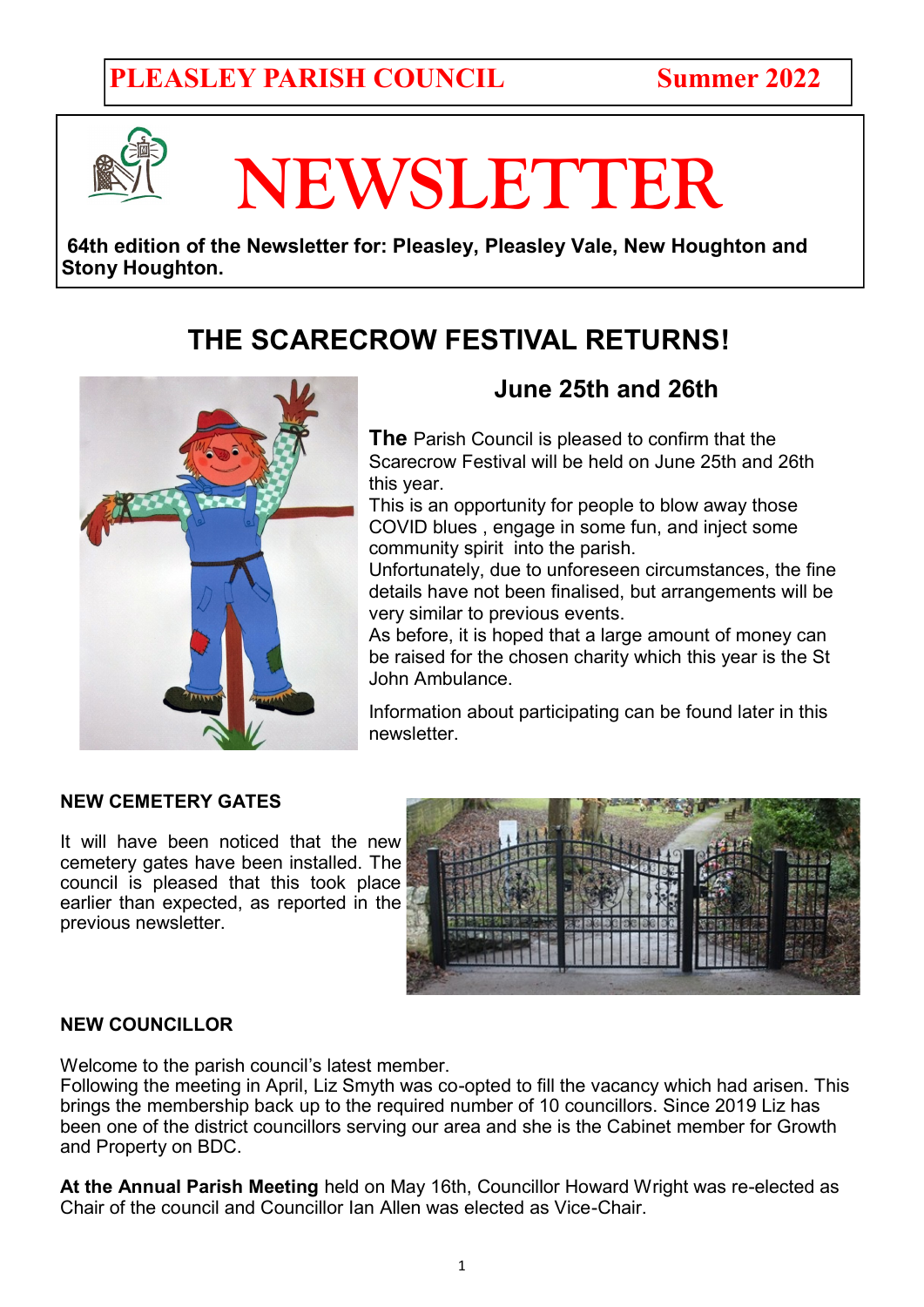#### **Congratulations to Winnie Bennett and Pleasley St John Ambulance.**

The group, which meets at the New Houghton Hub on Mondays, was established on February  $27<sup>th</sup>$  1927 in New Houghton so it was fitting that the 95<sup>th</sup> anniversary celebration was held there.

Winnie Bennett, pictured left on the seated row, has been Unit manager for fifty years and on May 2<sup>nd</sup> she celebrated sixty-five years in The St John Ambulance. How about that for commitment?



Youngsters between the ages of five and eighteen are welcome to become Badgers. The group meets between 6.15 and 7.45. For more information see Winnie.

### **Neil Pocklington**

It is with great sadness that the parish council shares the news of the sudden death of its Parish Clerk, Neil Pocklington and the council sends its condolences to his family and those especially close to him.

Neil became clerk to the council in 2016 and soon settled into the role proving himself to be everything that was required. Not only extremely knowledgeable, well organised and efficient, but also very personable. Whenever difficult or sensitive issues arose Neil was able to deal with them to bring about a resolution.

Neil was well known, not just as Parish Clerk, but as a resident of Pleasley for most of his life. He will be sorely missed

Neil's funeral takes place at Mansfield Crematorium on Saturday June 11th at 11.15.

#### **Welfare Benefits Advice — Are You Entitled?**



At its meeting in April, the council was pleased to agree to funding the work of a person at the New Houghton Hub to help parishioners get welfare benefits to which they are entitled.

Karen Seymour who is a DUWC employee, has been at The Hub each Thursday from 10am until 2pm helping people navigate the complicated welfare system. Karen has helped a number of people already and is at pains to point out that benefits are a right not a privilege.

Each year millions of pounds are unclaimed by people who have an entitlement. This can be because there is ignorance of the system,

because the system is complicated, because of a fear of means-testing, or

because people are too proud.

Councillors felt this confidential service was important especially in the current climate of rapidly rising prices.

#### **CHRISTMAS LIGHTS**

Councillors have agreed to increase the number of Christmas lights in both New Houghton and Pleasley.



#### **ADVANCE NOTICE**

Sewer repairs are to be carried out on Phoenix Rise between July  $18^{th}$  and  $29^{th}$ 

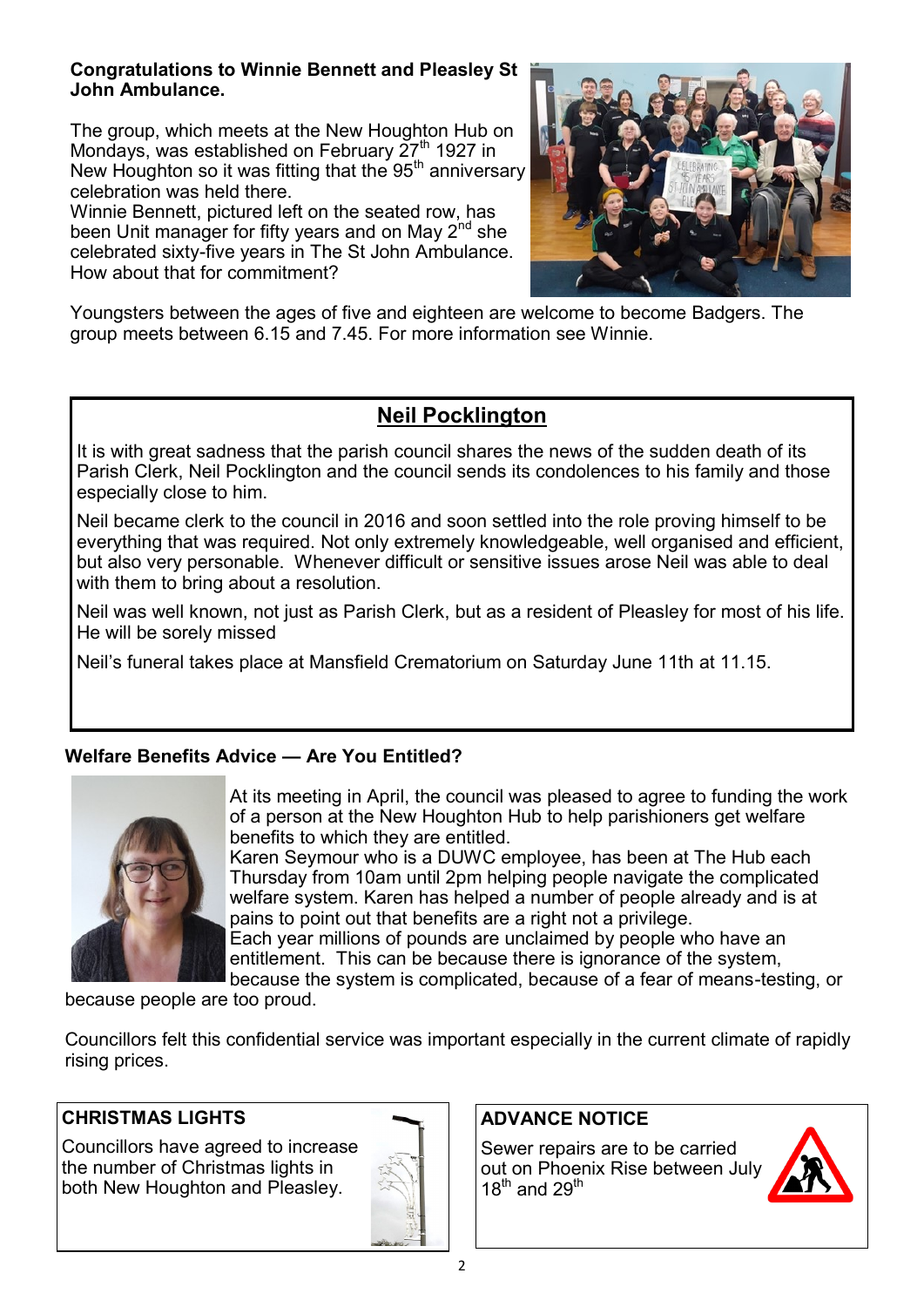#### **£20 & £50 NOTES**

It will not be possible to spend the paper versions of £20 and £50 notes after  $30<sup>th</sup>$  September. They can be exchanged at banks after that date and the Bank of England will always exchange old bank notes



## **DOG FOULING**

Dog fouling is an issue about which there is much discussion and concern. Of course, the issue is not about dog fouling. It is really about dog owners who choose not to clean up after their dogs.

Your parish council encourages dog owners to be responsible in a number of ways. There are now ten dog waste bins in the parish which are emptied weekly and dog waste bags are available from dispensers in a number of areas.



In the financial year which ended on March  $31<sup>st</sup>$ , for each bin that was emptied, there was a charge of £3.71 +VAT which was £1929.20 + VAT. In the same period of time there were five orders of ten boxes of dog

waste bags. each containing 800 bags – 40,000 bags at a cost of £1239.00 + VAT.

The Council is committed to addressing the issue of dog fouling, hence the spending of over £3000 last year. So, dog owners, please bag it and bin it. Only make use of the council's provision when necessary.

#### **NEED HELP WITH YOUR COMPUTER?**

The Open Door computer sessions are held in the community centre in New Houghton on Thursdays from 9.30 to 12.30.

Assistance is on hand to sort out those problems encountered when using a computer. Lap tops are available for use or people may bring along their own.

These drop-in sessions are free to residents of the parish with a charge (£2.00) to those residing outside the parish. All are welcome to drop in.

| <b>NEWSLETTER PLANS</b>                                                                                                                                                                                          |  |
|------------------------------------------------------------------------------------------------------------------------------------------------------------------------------------------------------------------|--|
| The council is<br>considering sending the<br>newsletter by email to<br>those parishioners who<br>request it.<br>If you would like to<br>receive the newsletter<br>electronically, please<br>contact Cllr Wright. |  |
|                                                                                                                                                                                                                  |  |

Derbyshire's mobile library will be in Pleasley on the following days:

Tuesday 21<sup>st</sup> June, 19<sup>th</sup> July & 16<sup>th</sup> August 2022

2.00 – 2.15 Newboundmill Lane.

2.20 – 2.35 Booth Avenue

2.40 – 3.00 Recreation Road



#### **KEEPING FIT – CHAIR-BASED EXERCISE**

The Senior Citizens' Exercise class takes place at The Verney Institute. This is for one hour, with a series of light exercises and stretches, in the Verney on Tuesdays with a qualified instructor. There is no charge for Pleasley parish residents but there is a small charge of £2 per session for those residing outside the parish.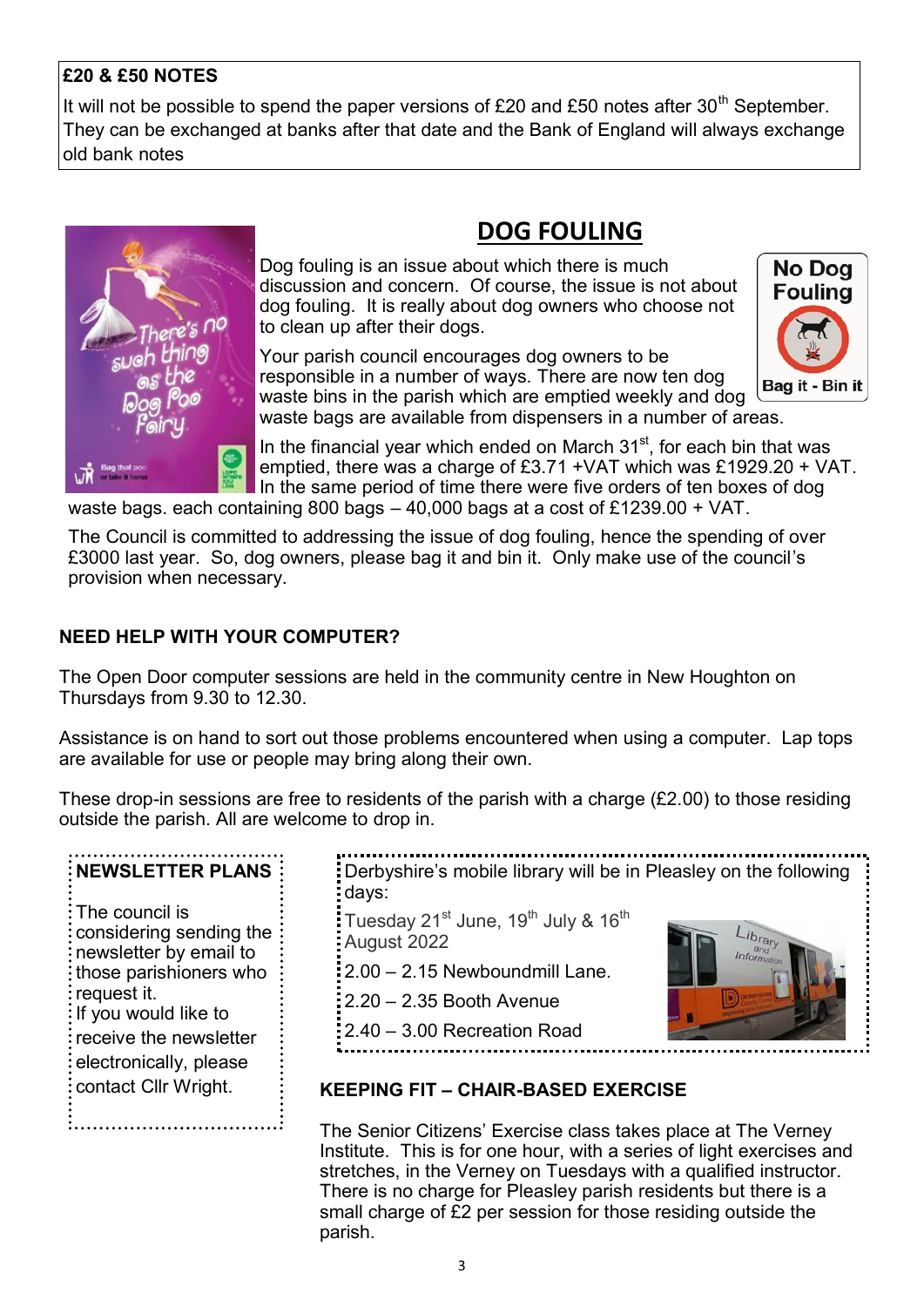

## Community Speed Watch (CSW)

Derbyshire Community Speedwatch is a scheme that enables groups of trained volunteers to positively contribute to reducing the problem of speeding vehicles on local roads. By working in partnership, the police and community can make a real contribution towards reducing the incidence of speeding vehicles, thereby improving the quality of life for all.

This will be achieved through the continuation and development of CSW across Derbyshire.

This is achieved by:

Undertaking high-visibility roadside operations to ascertain the actual speed of speeding vehicles, with a view to improving driver behaviour.

Reporting to the Constabulary the details of speeding vehicles in specific areas where speed is of concern.

These speed monitoring reports enable the Constabulary to:

- a Send advisory letters to the registered owners to confirm to them that their vehicle was travelling in excess of the speed limit.
- b Use the data gathered to inform the Constabulary and others on the allocation of resources and general road safety issues.

Delivering locally based feedback and problem solving schemes where speeding is of specific concern to the Community.

Speed Watch **is not enforcement**: it is about raising awareness of speeding within communities and educating drivers.

Trained volunteers who must be 18 or over will operate on behalf of their respective communities. These volunteers are not employees or agents of Derbyshire Constabulary nor will they be able to claim expenses for travelling.

CSW comprises:

- A hand-held radar that meets the approved specifications. Only these speed detection devices should be used by volunteers.
- Portable Community Speed Watch warning signs. No other signs are permitted. The portable signs must be deployed whenever a scheme operates, even where fixed signs have been installed near a check location.
- High visibility Orange or Yellow jackets for volunteers.

#### **Do YOU want to make a difference? Protect our community? Make our villages safer?**

**Here's how.** Register an interest in being a CSW volunteer in Pleasley Parish please contact Mick Gamble: mickgamble@aol.com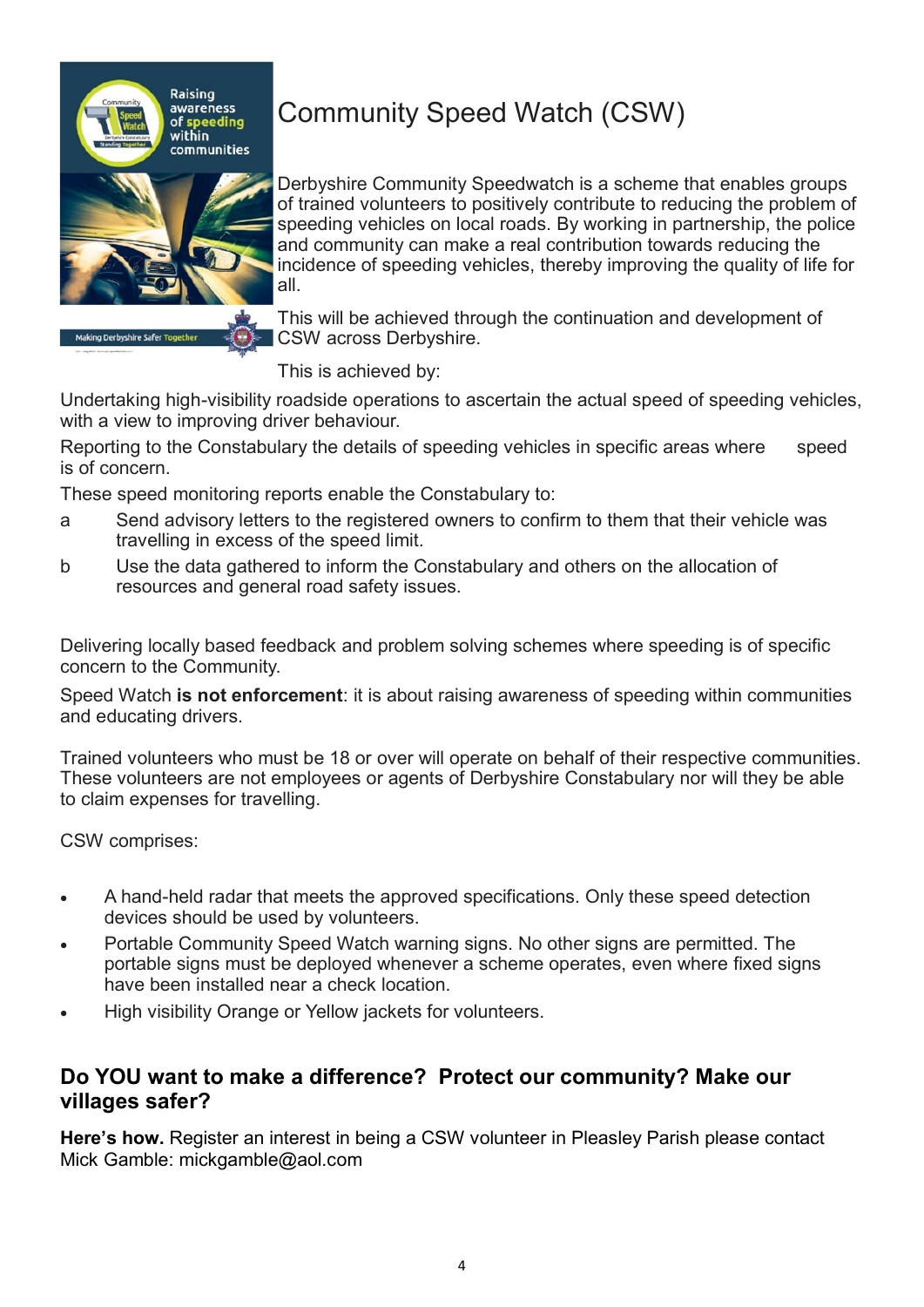#### **FIGURES FOR REPORTED CRIMES IN PLEASLEY PARISH DECEMBER - MARCH**

Τ

| Crime figures for December                                                                                                                                               | Crime figures for January                                                                                                                                   |
|--------------------------------------------------------------------------------------------------------------------------------------------------------------------------|-------------------------------------------------------------------------------------------------------------------------------------------------------------|
| <b>Anti-Social Behaviour 3</b>                                                                                                                                           | <b>Anti-Social Behaviour 6</b>                                                                                                                              |
| <b>Criminal Damage &amp; Arson 3</b>                                                                                                                                     | <b>Criminal Damage and Arson 2</b>                                                                                                                          |
| <b>Burglary 1</b>                                                                                                                                                        | <b>Other Theft 2</b>                                                                                                                                        |
| <b>Vehicle Crime 1</b>                                                                                                                                                   | <b>Vehicle Crime 8</b>                                                                                                                                      |
| Violence & Sexual Offences 10                                                                                                                                            | Violence & Sexual Offences 9                                                                                                                                |
| Crime figures for February<br><b>Anti-Social Behaviour 4</b><br><b>Criminal Damage &amp; Arson 1</b><br><b>Public Order 1</b><br>Violence & Sexual Offences 5<br>Other 1 | Crime figures for March<br><b>Anti-Social Behaviour 5</b><br>Criminal Damage & Arson 3<br><b>Public Order 3</b><br><b>Violence &amp; Sexual Offences 11</b> |

#### **PARISH COUNCILLORS**

| Howard Wright (Chair)  | <b>Christopher Davern</b> | <b>Wendy Kirkham</b> |
|------------------------|---------------------------|----------------------|
| 01623 810486           | 07366 464640              | 07749 500025         |
| lan Allen (Vice-chair) | Mick Gamble               | <b>Hayley Smith</b>  |
| 01623 810346           | 01623 810035              | 07708 724594         |
| <b>Pauline Bowmer</b>  | Thomas Kirkham            | Louise Stokeley      |
| 01623 811492           | 07734 274848              | 07977 019674         |
| Liz Smyth<br>See below |                           |                      |

 **Parish Clerk**: Vacancy

#### **DISTRICT COUNCILLORS**

Thomas Kirkham tom.kirkham@bolsover.gov.uk liz.smyth@bolsover.gov.uk Liz Smyth Patricia Clough

**COUNTY COUNCILLOR** Christine Dale[christine.dale@derbyshire.gov.uk](mailto:christine.dale@derbyshire.gov.uk)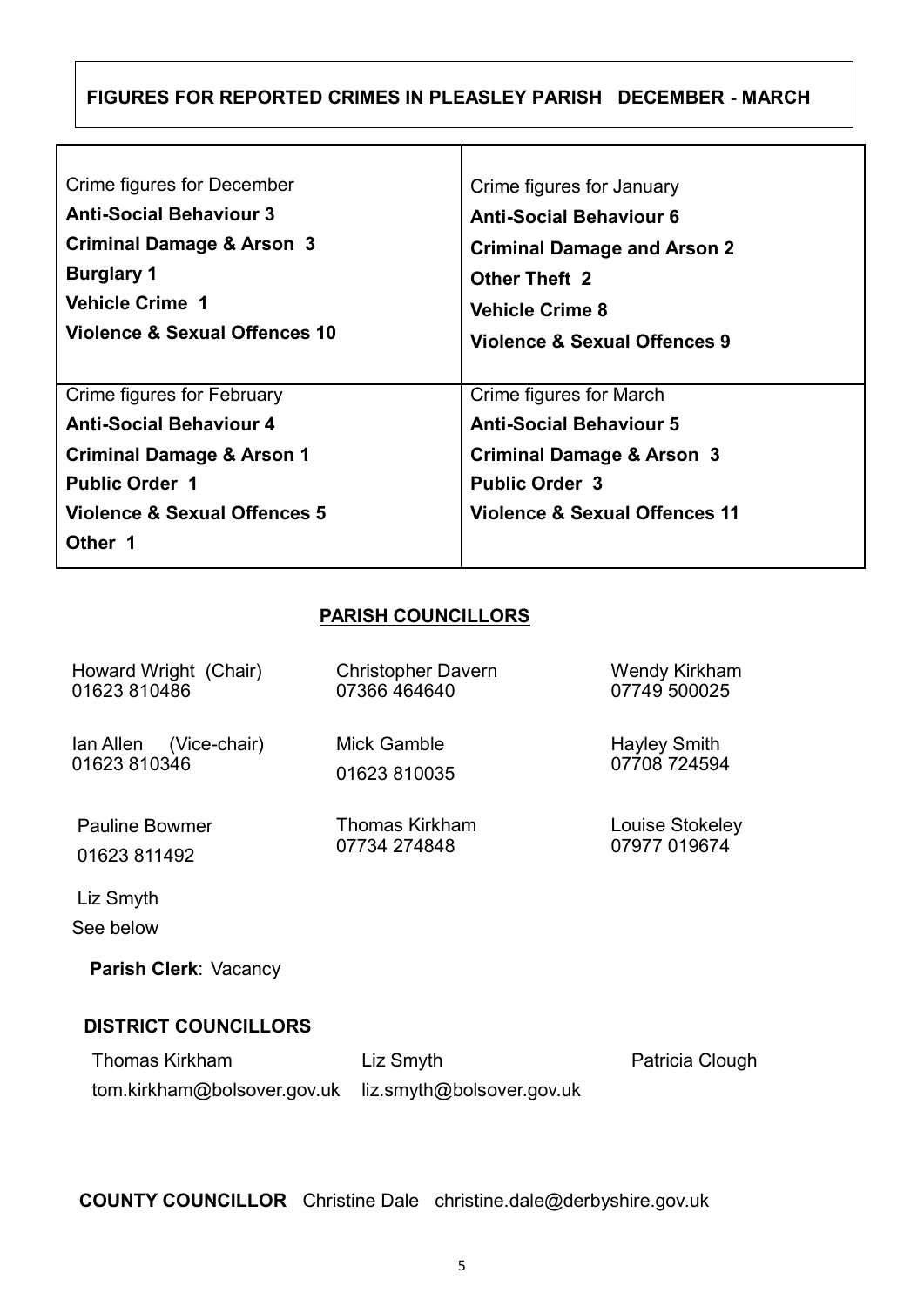## **LIVE AND LOCAL**

The third concert in our Live an Local season featured a duo, Tiwkilin, a completely different offering from anything before at The Verney.

Here are snippets from what our reviewer, Chris, wrote:

" tonight's concert was something quite, quite different to anything **I've** ever tasted before. Tonight's performers; Vocalist Iness Mezel and Percussionist Nora Abdoun, are serving a sonic repast made of previously untasted ingredients. North African instruments, beats and musical scales blended together in The Berber language of Tamazight.



However, review I must, so here goes…

Starting shyly and, possibly, a little defensively, they launched into a strange tune, sung, partly perhaps in French. Iness' voice was accompanied tenuously by nothing more than a suspended rack of tiny bells and a sheaf of empty sea shells. With The Berber flag displayed proudly throughout the performance, the trance had been induced and this apprehensive audience had been transported to a strange new world. An 'otherworld' where they could relax and forget, for a while, the cares of everyday life.

Songs of Berber flow and the Verney Faithful, now fully attuned, are on the magic carpet and enjoying the ride. Abruptly it's half time and the old place buzzes in anticipation of the second set.

Fine sounds and hectic rhythms erupt once again. Wedding songs, rituals and folklore, until Iness guides us calmly down, in the gentle rain, through the coastal pines to understand and be at one with nature and the planet.

Then to the ending… Although audience participation is, generally, something to be avoided for both performer and listener, Tiwkilin lure the audience in to a 'clap and chant' finale. The *genuine* encore, being, really, just a more advanced continuation of this whole room performance."

**The final concert of the season** was Daisy Chapman and Sue Lord.

The audience was entertained by two talented musicians with an evening of piano, voice and

<sup>5</sup>Chapman

This was the smallest audience of all our Live and Local events as a significant number of those who had said they were attending did not come.

Unfortunately, our reviewer was unable to attend due to Covid.

#### **What Next?**

violin.

The organising team is currently involved in the planning for the next season of concerts which will begin in October. Live and Local events will also be held in Glapwell and Doe Lea and it is hoped that co-operation between the venues will bring a greater cultural offer with a three mile corridor.

#### EVENTS

June 3rd & 4th (5th) Pleasley Pit Beer Festival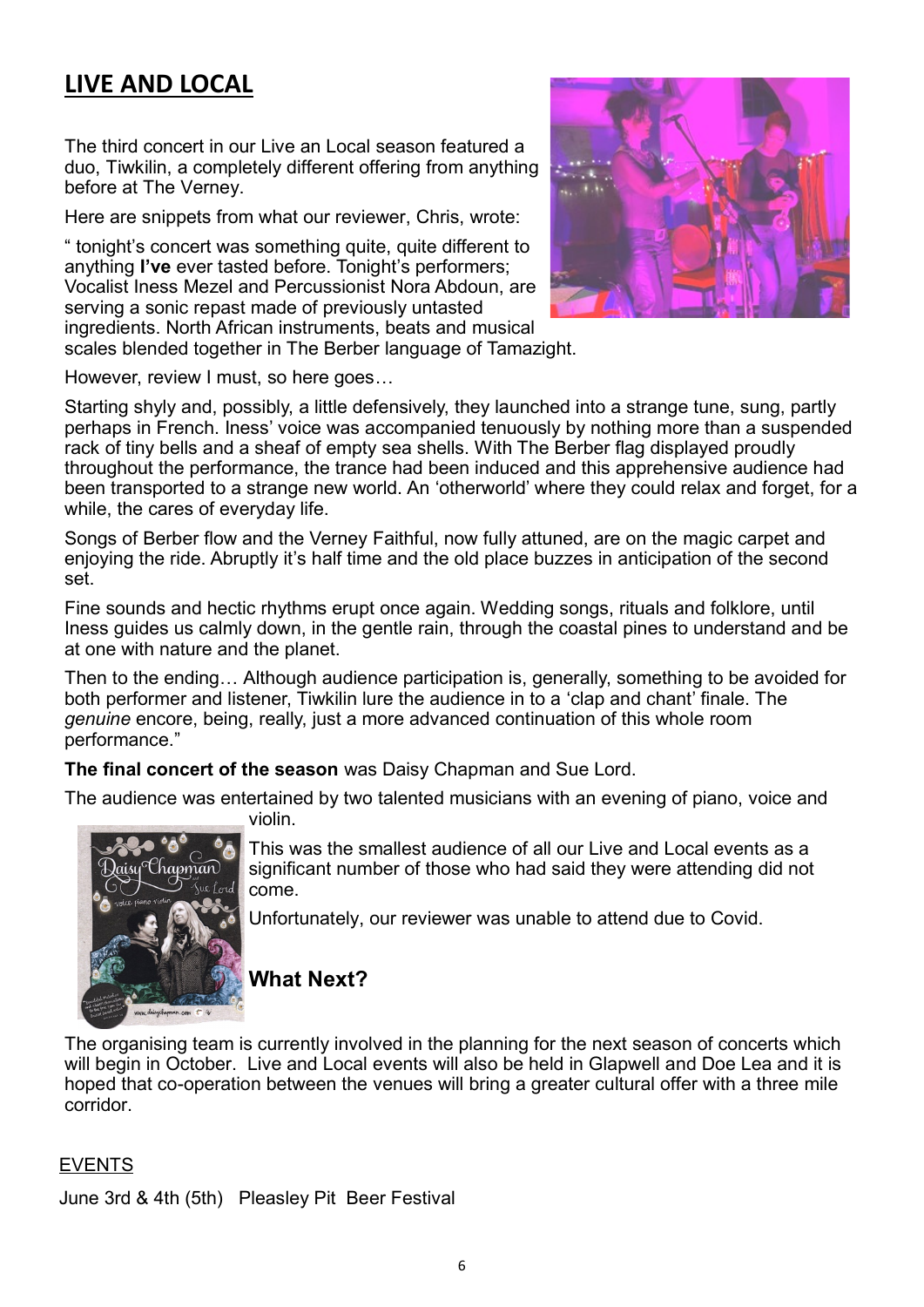## **COMPETITION TIME**

#### **WORDSEARCH**

Find the 18 animals listed in the table below and return your entry to the Verney or any councillor by July 1<sup>st</sup>.

Name

Address **Contact number** 

There will be a £10 Garden Voucher for the winning entry.

The winner of the Wordsearch in Newsletter 63 was Mr G Stafford.

| M           | D           | A | $\mathbf O$ | T           | G            | A            | S           | Τ           | $\mathbf O$ | A           | Τ            |
|-------------|-------------|---|-------------|-------------|--------------|--------------|-------------|-------------|-------------|-------------|--------------|
| $\mathbf O$ | B           | W | Е           | Q           | R            | X            | $\mathbf O$ | F           | $\mathbf O$ | B           | Е            |
| R           | R           | Е | L           | U           | Е            | Τ            | F           | R           | M           | S           | R            |
| Е           | $\mathbf O$ | R | $\mathbf O$ | X           | Y            | $\mathbf{I}$ | B           | $\mathbf O$ | Τ           | M           | R            |
| S           | W           | H | $\mathbf V$ | D           | S            | B            | A           | G           | L           | $\mathbf O$ | Y            |
| U           | N           | S | K           | $\mathbf O$ | Q            | B            | D           | R           | Е           | $\mathbf O$ | $\mathsf{H}$ |
| $\mathbf O$ | R           | Y | N           | R           | $\mathsf{U}$ | A            | G           | D           | R           | T           | $\mathsf H$  |
| M           | A           | M | A           | M           | I            | R            | Е           | X           | M           | Н           | U            |
| D           | T           | G | B           | $\mathbf O$ | R            | Е            | R           | $\mathbf O$ | Е           | N           | Q            |
| $\mathbf O$ | P           | Y | G           | U           | R            | V            | L           | R           | X           | Е           | R            |
| $\mathbf O$ | P           | P | D           | S           | E            | Е            | A           | $\mathbf O$ | $\mathbf O$ | W           | E            |
| W           | E           | A | S           | Е           | L            | н            | B           | A           | Τ           | Τ           | W            |

| <b>STOAT</b>     | WEASEL               | <b>RABBIT</b>      |
|------------------|----------------------|--------------------|
| <b>BADGER</b>    | <b>MOLE</b>          | <b>FOX</b>         |
| <b>BROWN RAT</b> | <b>GREY SQUIRREL</b> | <b>PYGMY SHREW</b> |
| <b>ROE DEER</b>  | <b>TOAD</b>          | <b>BANK VOLE</b>   |
| <b>FROG</b>      | SMOOTH NEWT          | <b>DORMOUSE</b>    |
| <b>HARE</b>      | WOOD MOUSE           | <b>BAT</b>         |